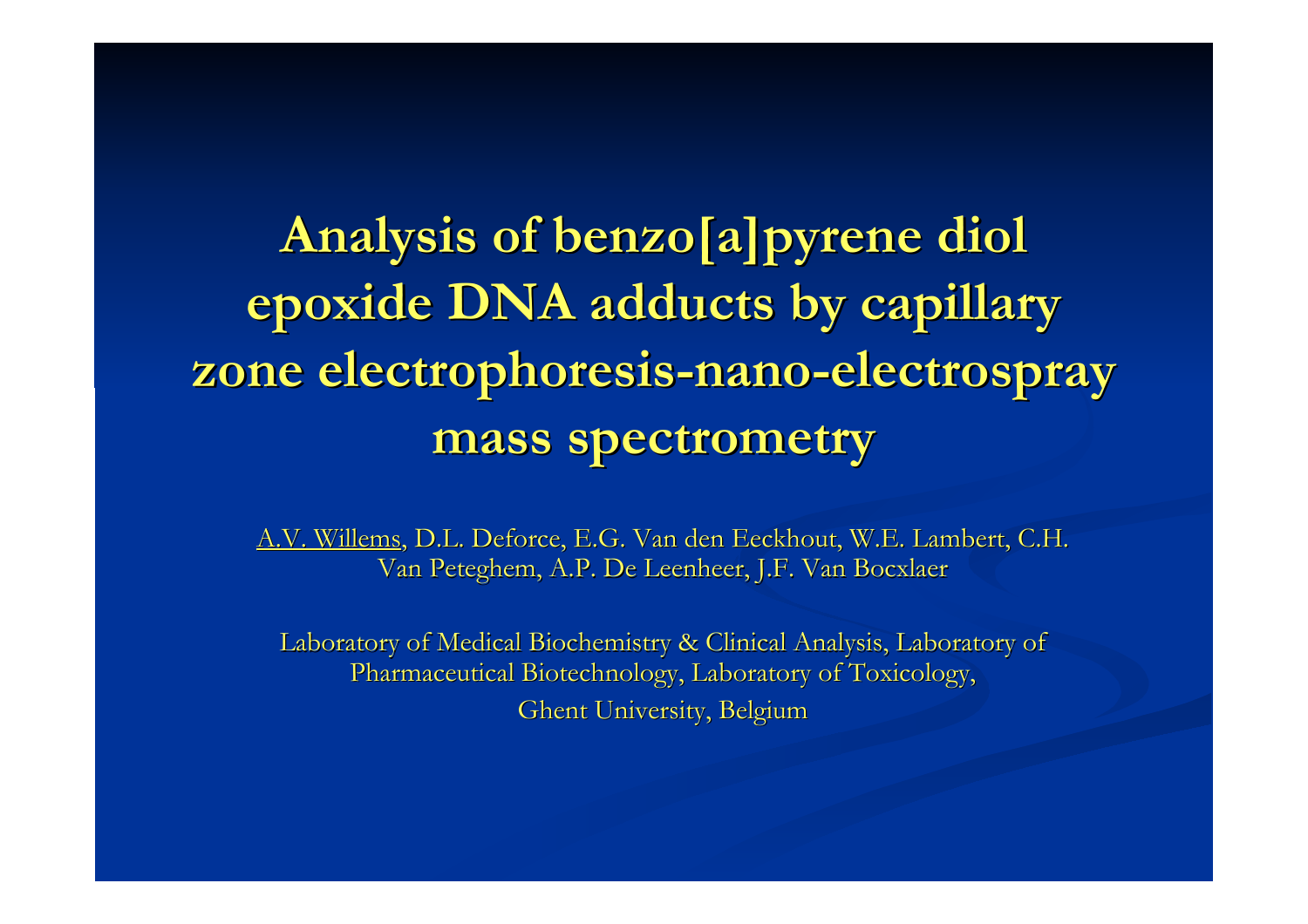# **Introduction (1) Introduction (1)**

 $\blacksquare$  Chemicals  $\rightarrow$  electrophilic  $\rightarrow$  DNA attack  $\rightarrow$  $\rm DNA$  adduct  $\rightarrow$  cancer ?

**Benzo[a]pyrene: prototype PAH**  $\rightarrow$  activation  $\rightarrow$  diol epoxide  $\rightarrow$  DNA adduct  $\rm O$ 

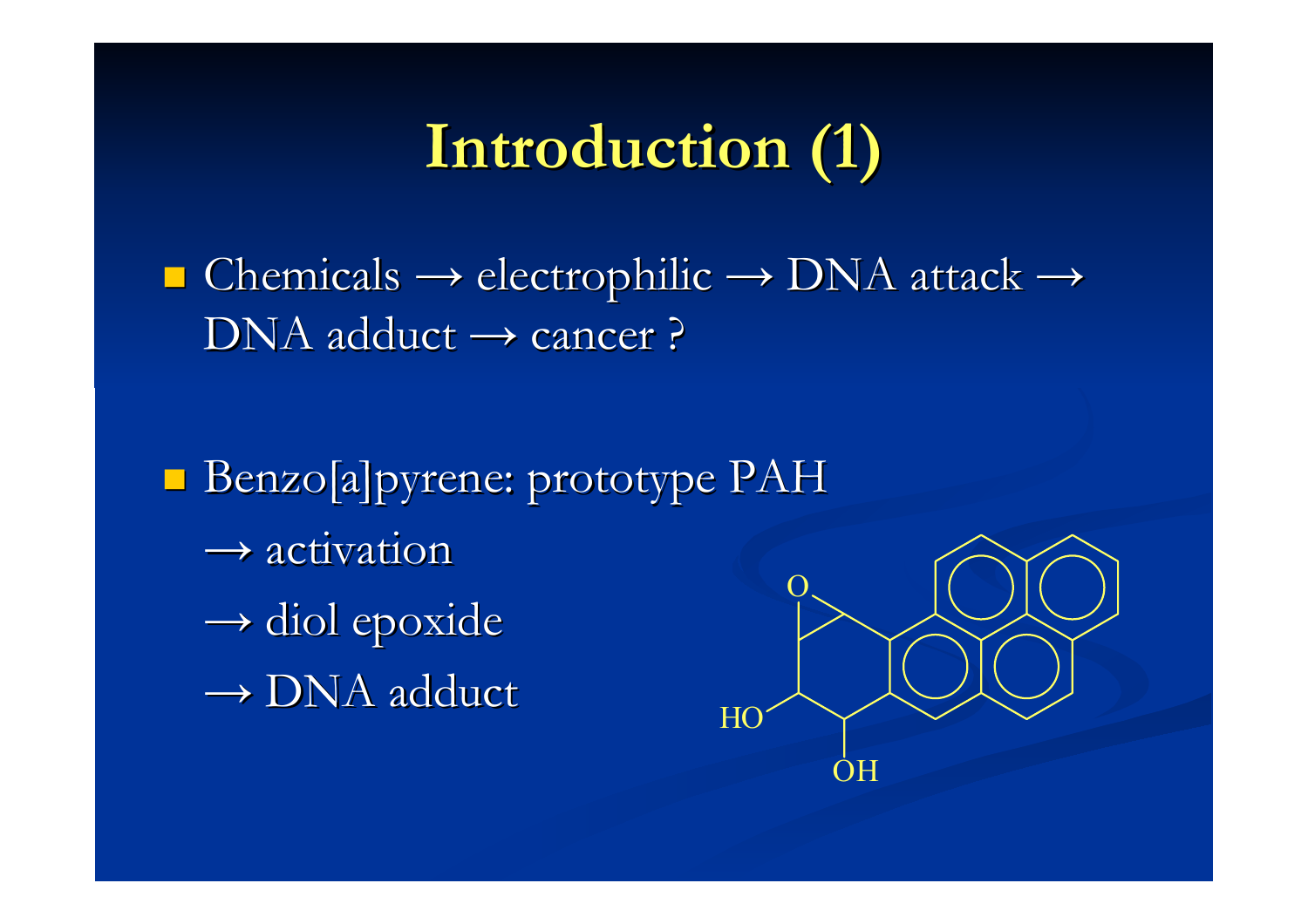# **Introduction Introduction (2)**

■ Amount DNA adduct  $\downarrow \leftrightarrow$  nucleotides  $\uparrow \uparrow \uparrow$ 

### $\blacksquare$  Method:

- sensitive
- selective
- structural informative

 $\Box$  Goal: identification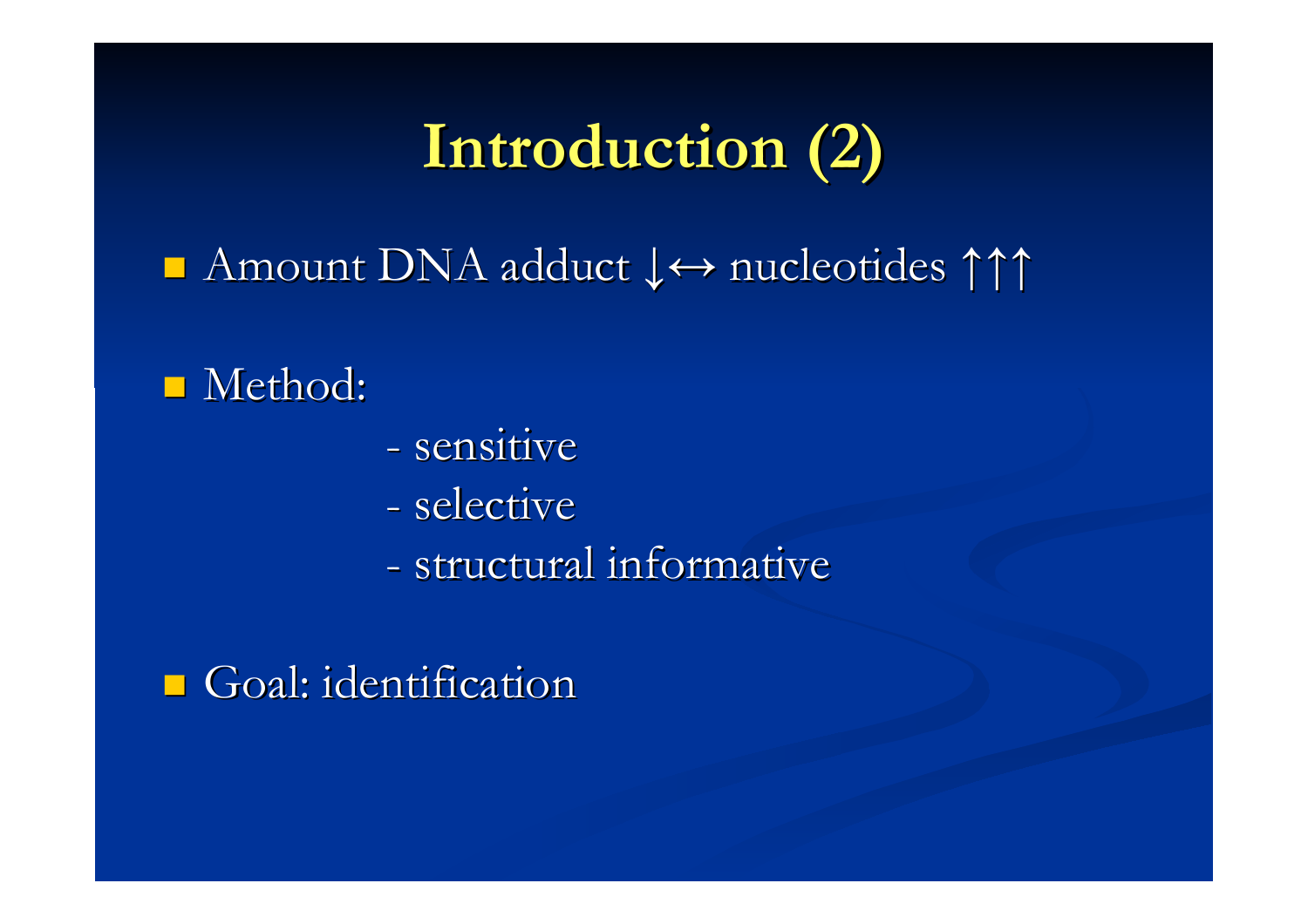# **Introduction (3) Introduction (3)**

#### **CZE**

- charged molecules
- miniaturization  $\rightarrow$  sensitivity

(sample introduction !)

## ■ Q-TOF

- mass spectrometric selectivity
- identification (MS/MS)
- "full scan" sensitivity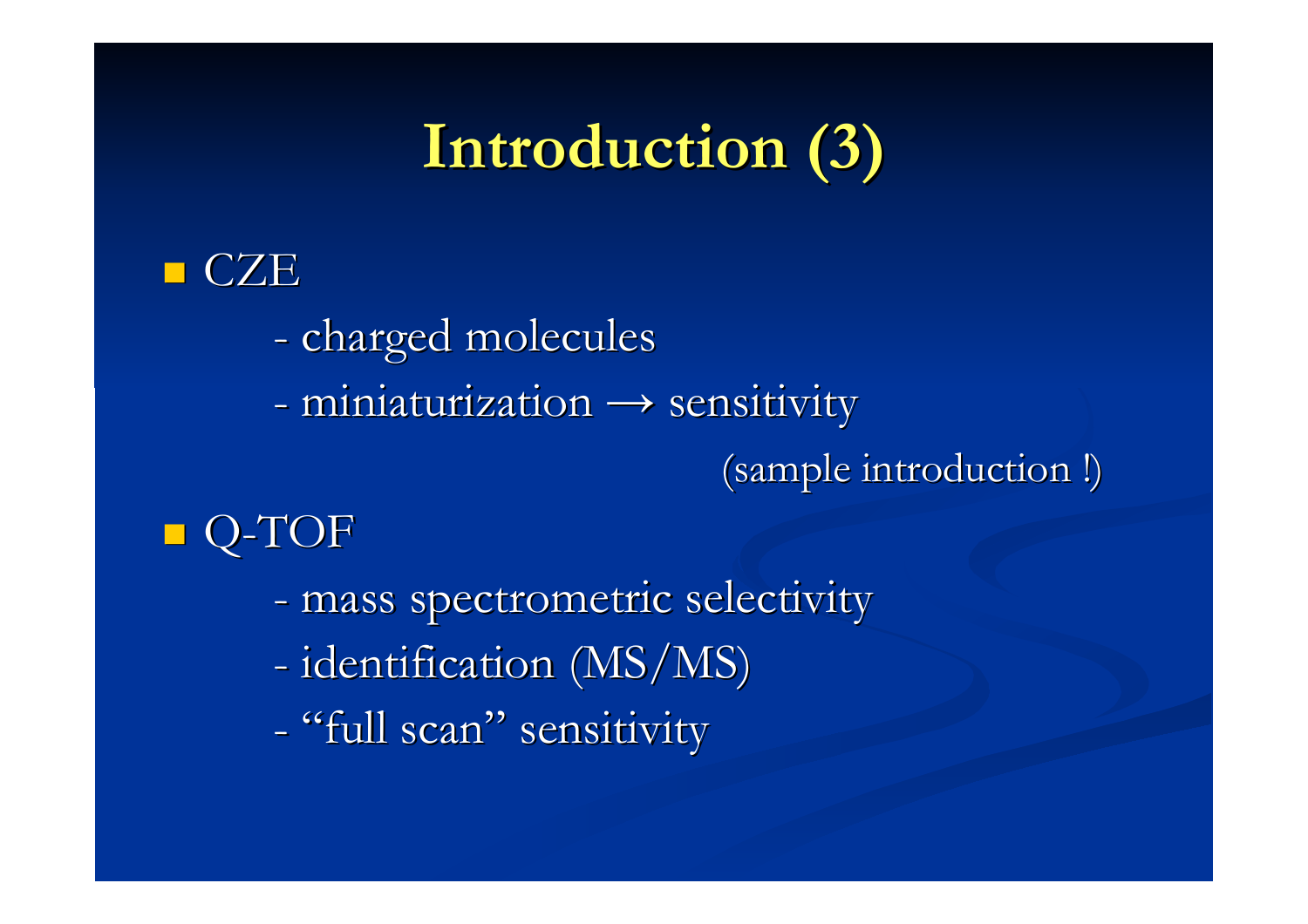# **Materials & Methods (1) Materials & Methods (1)**

## **Samples:**

- nucleotides (per ml) (2'-deoxy)nucleotide (5 mg) + BPDE (0.1 mg) (dAMP, dCMP, dGMP, TMP) chloroform extraction  $(3x)$ - DNA hydrolysate (per ml) calf thymus DNA  $(10 \text{ mg})$  + BPDE  $(10 \text{ mg})$ ethanol precipitation DNA hydrolysis: DNA-ase I, nuclease P1, SVP - SPE: Chromabond HR-P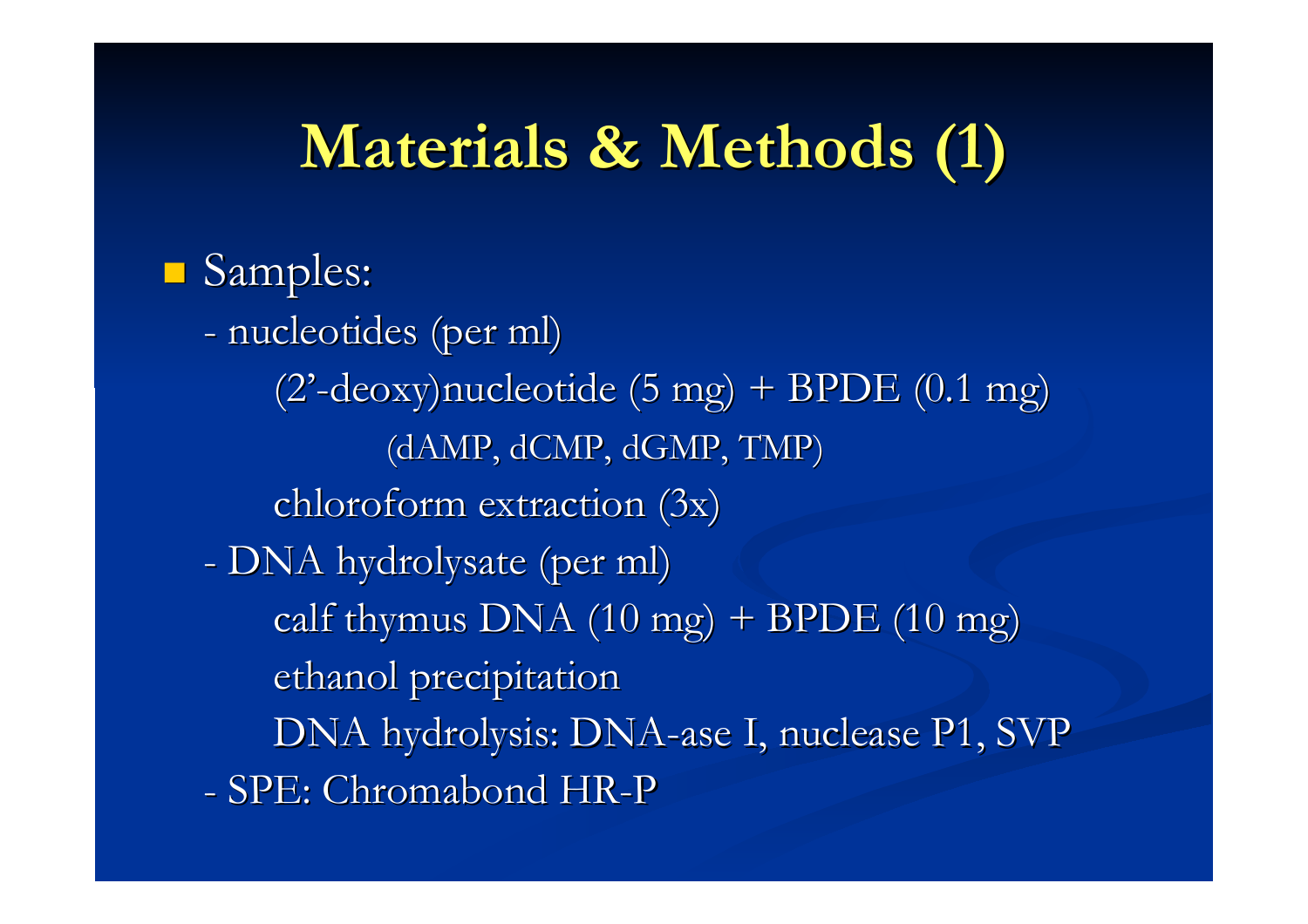# **Materials Materials & Methods Methods (2)**

#### CZE conditions:

- column: 1 m x 50 µm i.d. fused silica column: 1 m x 50 µm i.d. fused silica
- buffer: 20 mM ammonium acetate (pH 9.5)
- hydrodynamic injection: 80 mbar, 1.5 min
- electrophoresis: 23 kV, 20 mbar
- sample stacking  $\rightarrow$  low amount
	- $\rightarrow$  nucleotide adducts: 100 mbar, 0.6 min  $\rightarrow$  DNA hydrolysate adducts: 100 mbar,
		- 1 min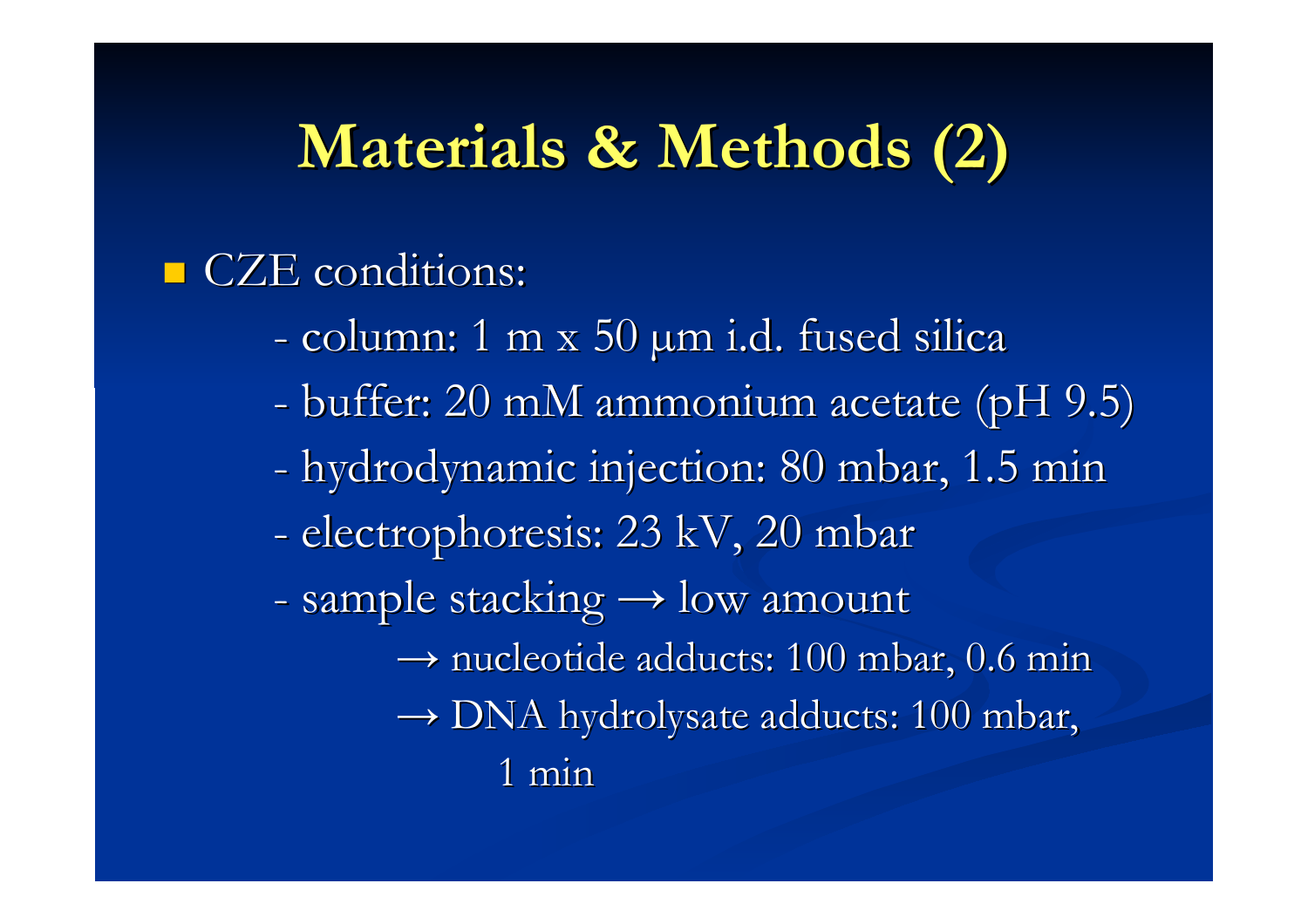## **Materials Materials & Methods Methods (3)**

 $\blacksquare$  MS conditions:

- nano-ESI interface

- sheath flow: -- neg. mode: 80/20 isopropanol/water pos. mode: 50/50 methanol/water pos. mode: 50/50 methanol/water

- capillary: -/+ 3.5 kV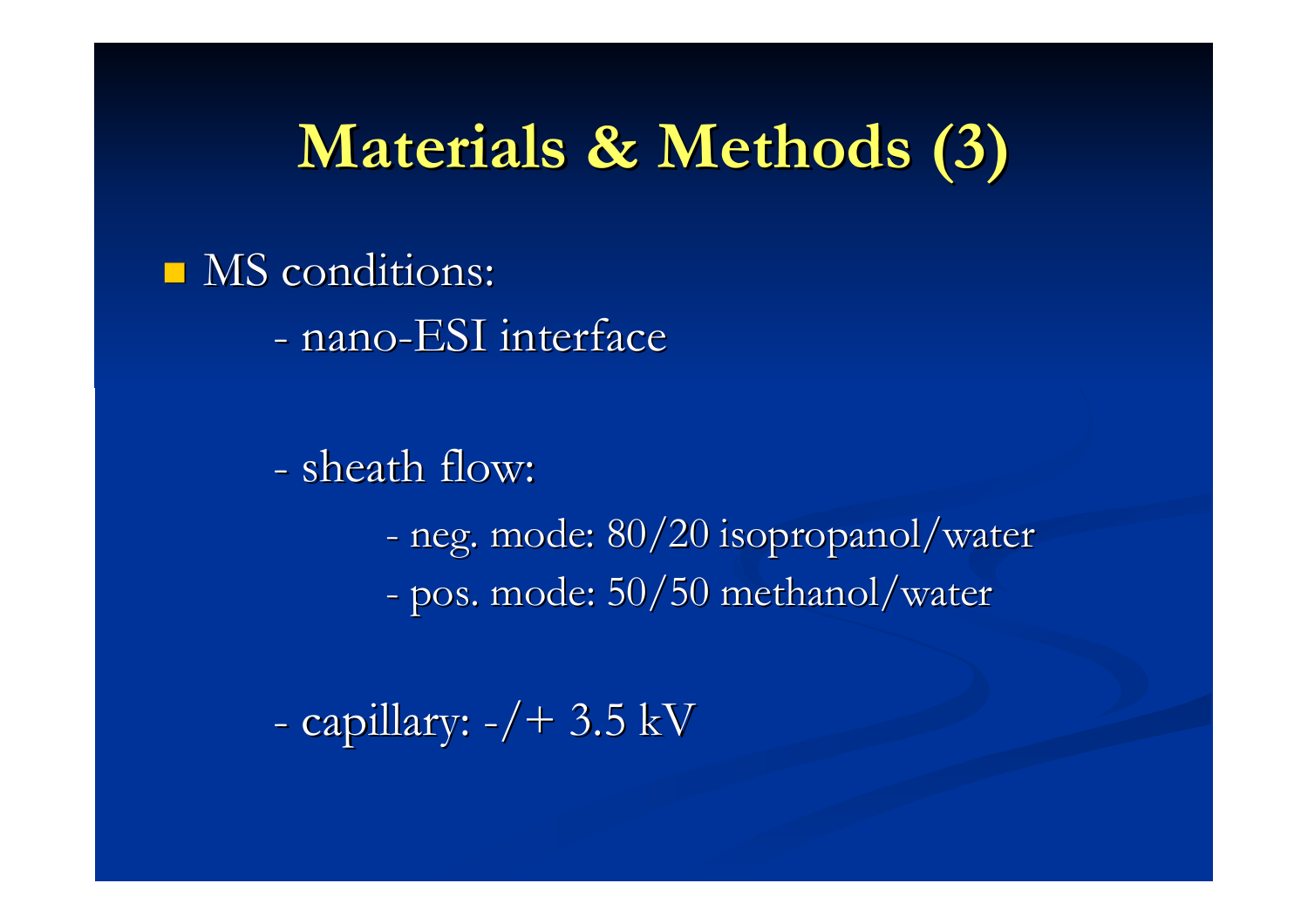# **Results Results (1)**

### $\blacksquare$  CZE-MS: electropherogram

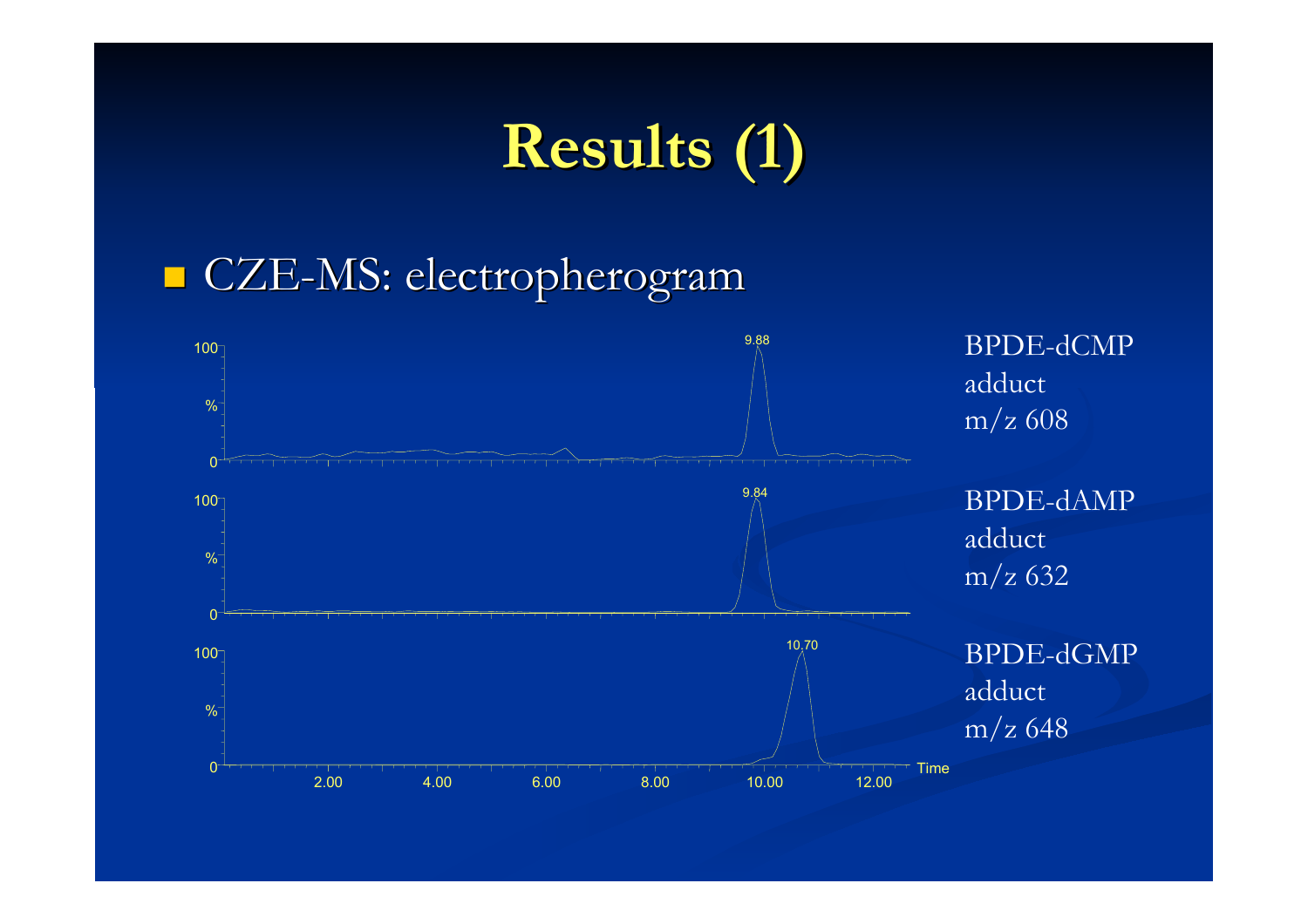# **Results Results (2)**

 $\blacksquare$ CZE-MS/MS: MS/MS spectrum - negative mode  $\rightarrow$  phosphate alkylation ?  $\rightarrow$  base alkylation ?

> - positive mode  $\rightarrow$  exact place for base alkylation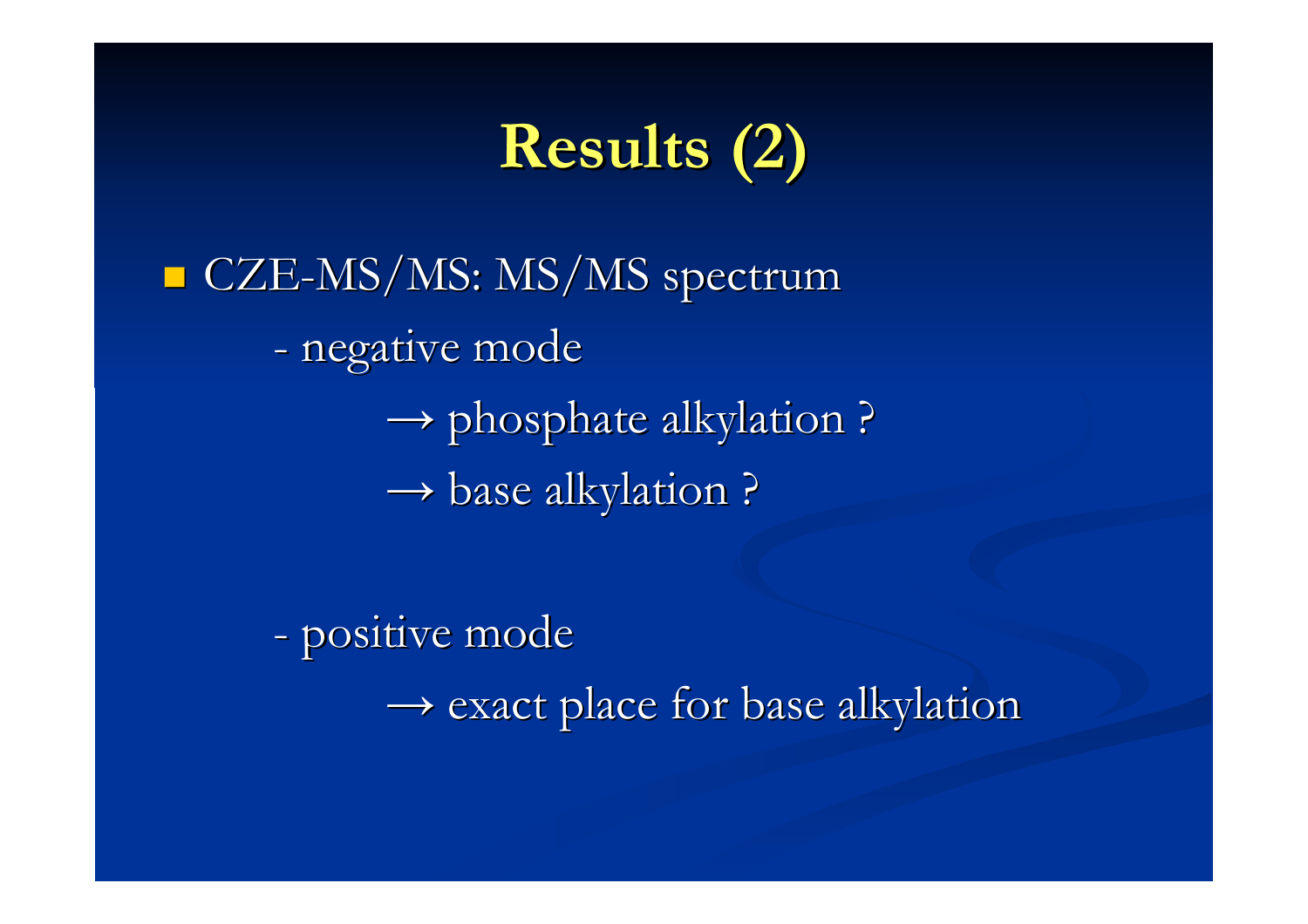# **Results Results (3)**

 $\blacksquare$  Incubation of BPDE with (2'-deoxy)nucleotides

| <b>BPDE</b>  | dAMP                                | dCMP                                | dGMP                                | <b>TMP</b> |
|--------------|-------------------------------------|-------------------------------------|-------------------------------------|------------|
| adduct       | (MM 633)                            | (MM 609)                            | (MM 649)                            |            |
| $RT$ (min)   | 10.3                                | 10.4                                | 10.9                                |            |
| neg.<br>mode | $m/z$ 632<br>base-alk<br>$(N1/N^6)$ | $m/z$ 608<br>base-alk<br>$(N3/N^4)$ | $m/z$ 648<br>base-alk<br>$(N^2/N7)$ |            |
| pos.         | $m/z$ 634                           | $m/z$ 610                           | $m/z$ 650                           |            |
| mode         | $N^6$ -alk                          | $N^4$ -alk                          | $N^2$ -alk                          |            |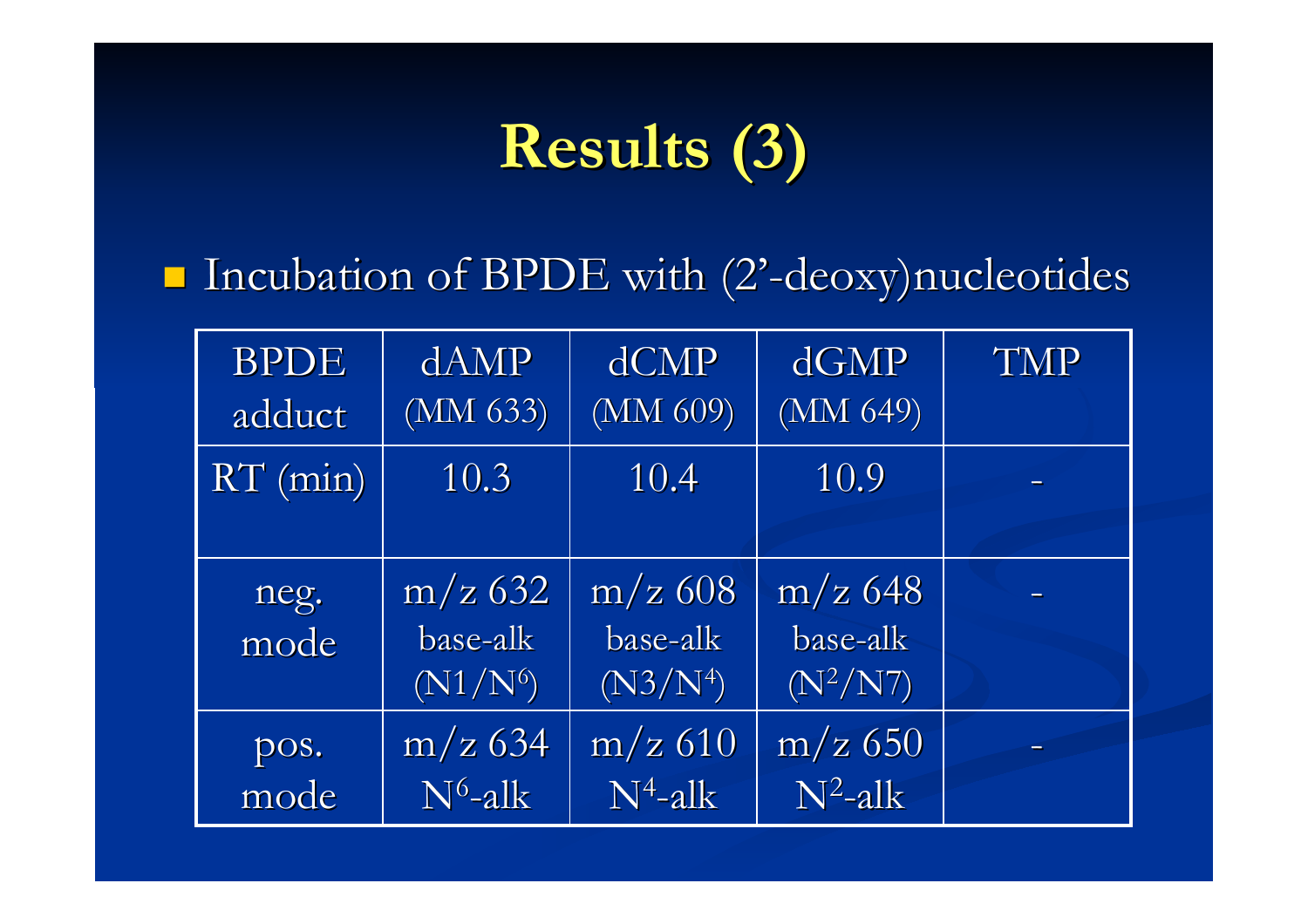# **Results Results (4)**

 $\blacksquare$  Incubation of BPDE with dCMP (- mode)

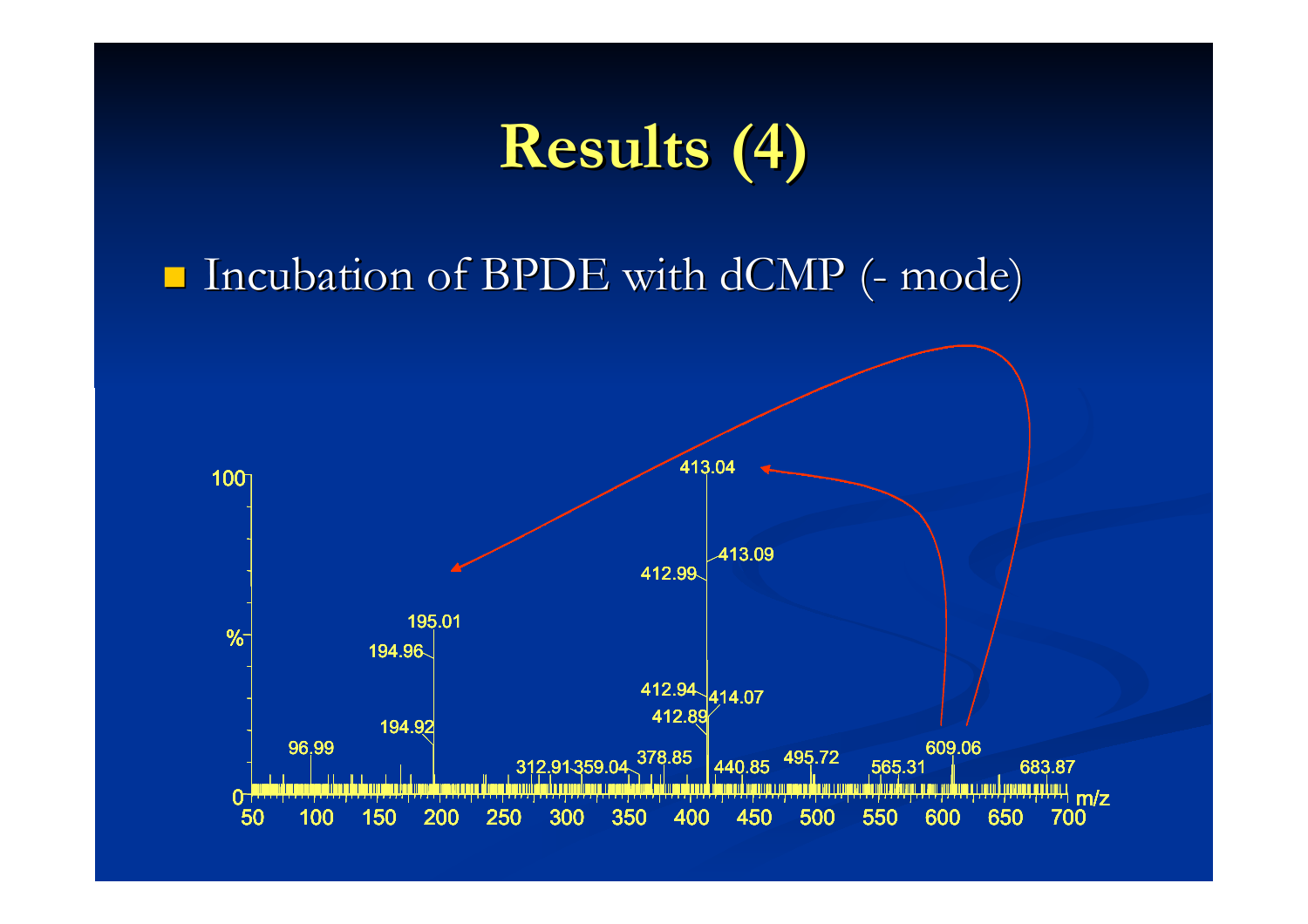# **Results Results (5)**

 $\blacksquare$  Incubation of BPDE with calf thymus DNA

| <b>BPDE</b><br>adduct | dAMP       | dCMP       | dGMP       | <b>TMP</b> |
|-----------------------|------------|------------|------------|------------|
| $RT$ (min)            | 9.8        | 9.9        | 10.7       |            |
| neg.                  | $m/z$ 632  | $m/z$ 608  | $m/z$ 648  |            |
| mode                  | base-alk   | base-alk   | base-alk   |            |
| pos.                  | $m/z$ 634  | $m/z$ 610  | $m/z$ 650  |            |
| mode                  | $N^6$ -alk | $N^4$ -alk | $N^2$ -alk |            |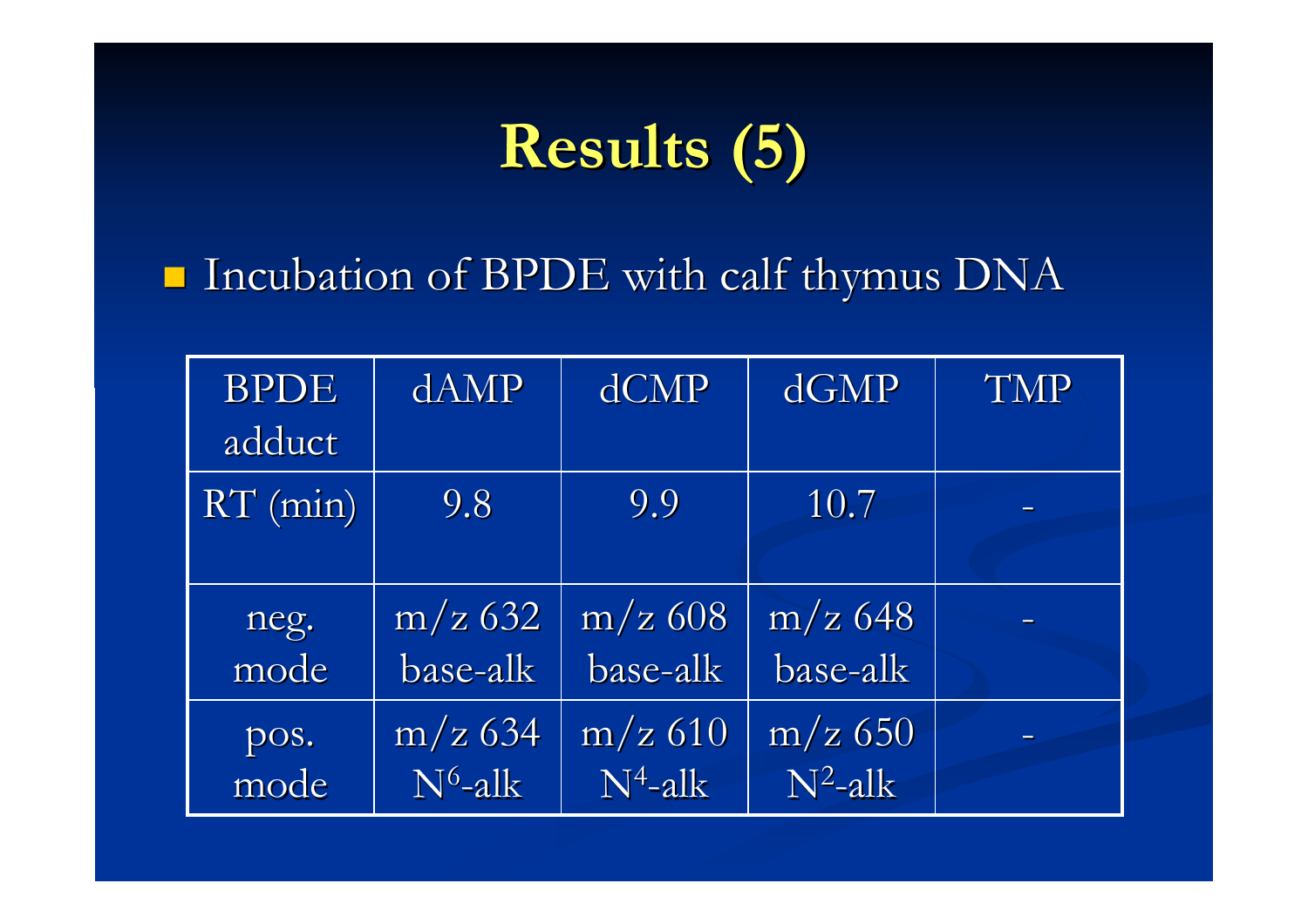# **Results Results (6)**

 $\blacksquare$  Incubation of BPDE with calf thymus DNA (+ mode): BPDE-dCMP